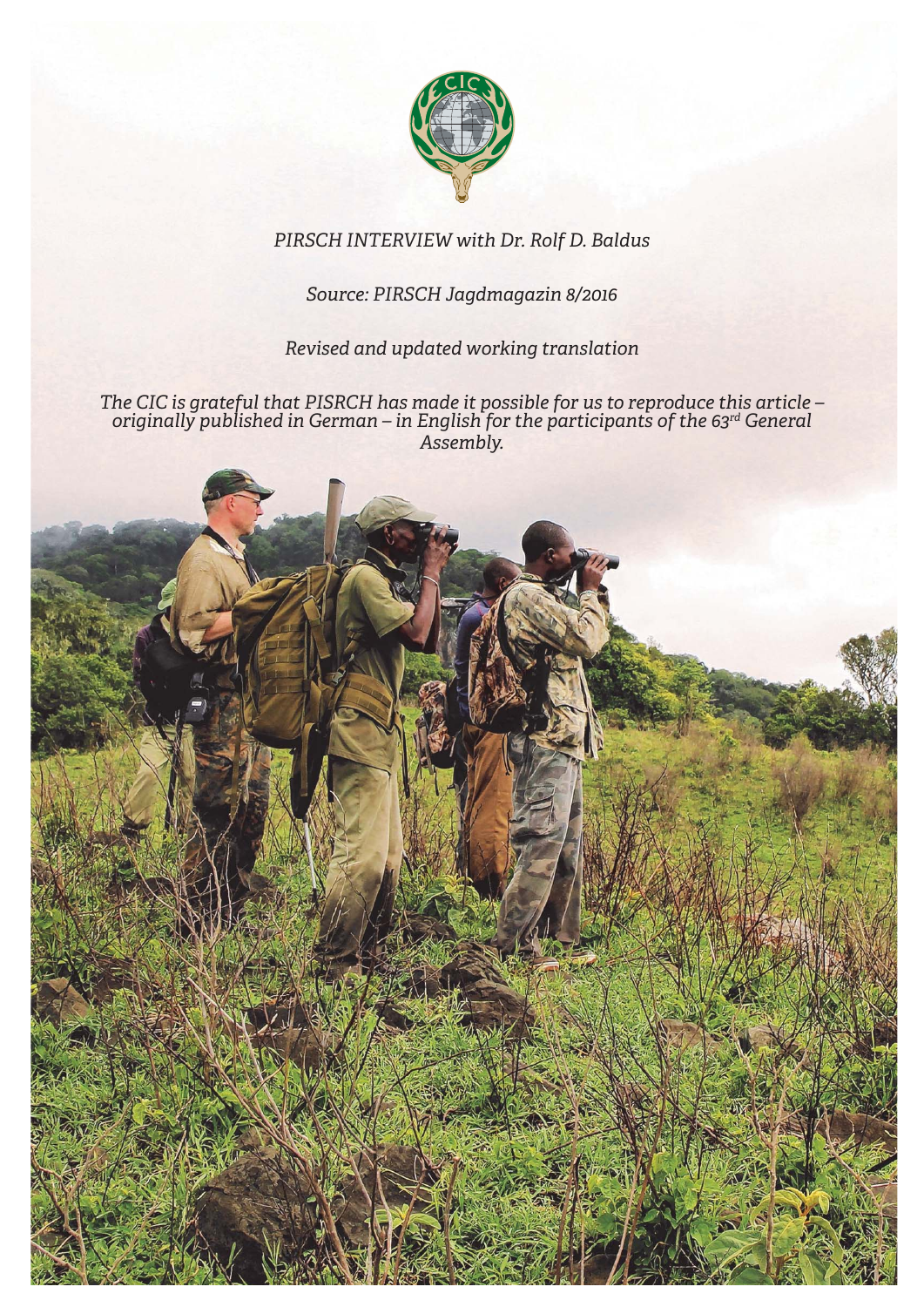## INTERVIEW

# *AFRICA NEEDS HUNTING*

*Animal rightists and hunting opponents are making a new effort to abolish hunting tourism. Dr. Rolf D. Baldus explains why Africa needs hunting tourism, and calls for all hunters to donate one percent of the cost of each hunting trip to pro-hunting PR.*

Photos: Sascha Numßen

## **PIRSCH: Will Africa, as a destination for foreign hunters, soon be history?**

**Dr. Rolf D. Baldus:** *We are not quite so far yet, but powerful forces are working for it. Animal rightists started by defaming any and all hunting in Africa through a cunning worldwide campaign. In the last year they managed to bring a side issue, which hunting tourism used to be, onto the front pages of international news, including the Tagesschau, BBC news, the New York Times and the Frankfurter Allgemeine Zeitung. Especially hunters who stand in the limelight of the public were and are now targeted. Then they put airlines under massive pressure, resulting in a boycott of trophy transport by many companies. And now they are pushing European governments, the EU Commission and the United States to restrict the import of trophies, or to prohibit the import entirely. This has been orchestrated in a highly professional way.*

#### **PIRSCH: How do politics react?**

**Dr. Rolf D. Baldus:** *Politicians often follow the opinion where they suspect majorities. The antihunters are present everywhere in the public, the media, the social networks and in the offices of many*  *members of national parliaments and the European parliament.*

*A few examples of the consequences: - Some Members of European Parliament are pushing a "Written Declaration", in which they demand for the Commission to restrict trophy imports.*

*-The Dutch EU Presidency organized - obviously in tandem with animal rights' activists - an international conference on poaching in The Hague. It was opened by the Minister of Agriculture van Dam, with a narration of what has to be done "if we want to curb poaching and trophy hunting".*

*- Ex-NABU-boss and now Secretary of State in the German Environment Ministry, Jochen Flasbarth, received a letter from Deutscher Naturschutzring and NABU, demanding a ban on the import of trophies into the EU, which is precisely what he is already working on, at an EU level. The Ministry of Environment, which decides in the federal government on hunting issues outside Germany alone and without much involvement of other Ministries like agriculture or development cooperation, can now rely on the opinion of 91 environmental NGOs in Germany.*

#### **PIRSCH: How do they justify importbans for hunting trophies?**

**Dr. Rolf D. Baldus:** *Conservation hunting in Africa is a very complex issue. As Prince William, Duke of Cambridge, recently said in a TV interview, it may be a justifiable means of nature conservation, but it is important to maintain a fine balance. Hunting in Africa must meet high standards if it is to be sustainable. Mostly this is the case. 99.7% of all applications for trophies to be imported into Germany in the last decade corresponded to the strict CITES regulations.*

*Opponents of hunting in Africa have stopped arguing on the basis of facts. They work with simplistic, emotional assertions: "Trophy hunting contributes to the loss of iconic species", the "Written Declaration" of the twelve EU Parliamentarians simply states. This is a blatant lie. We are presently experiencing "green" populism. Just like right-wing populism, it appeals to the emotions, while turning off the brain. A simple "No" is enough to denounce hunting. No word on practical alternatives or how the protection of wildlife in Africa should be financed instead.*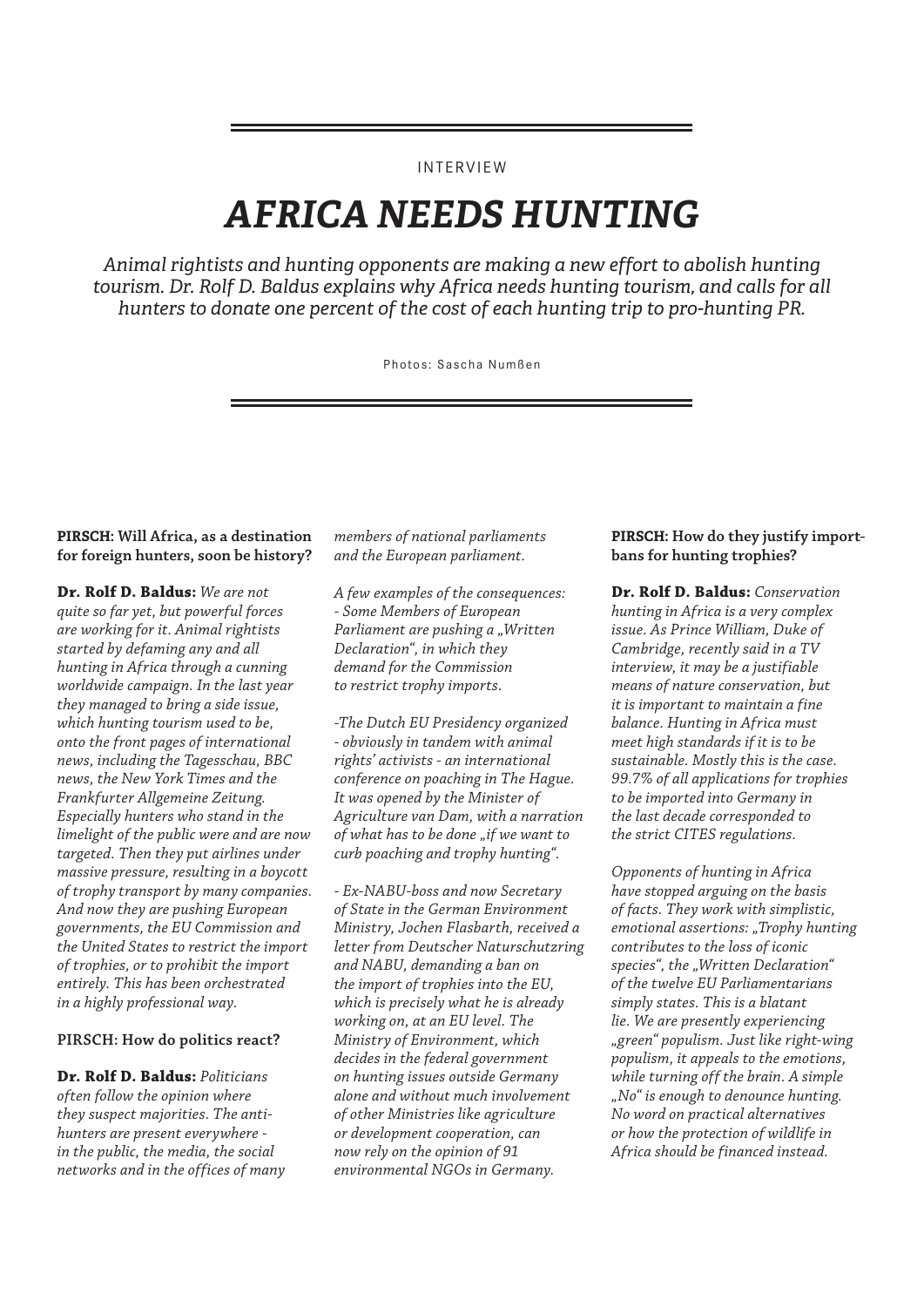

*Wiebke Utsch from Blaser and Diana Airgun's CEO, Michael Swoboda, handed over the check to Dr. Rolf D. Baldus who represented the International Council for Game and Wildlife Conservation (CIC). On behalf of the the German government, Dr. Rolf Baldus worked in the Selous Game Reserve in Tanzania for 13 years.*

## **PIRSCH: Will there be import bans for trophies?**

**Dr. Rolf D. Baldus:** *Individual embargoes already exist in the United States and in France, for example. We are dealing with restrictions at the moment. But as a whole, these may act just like a ban. Reacting to a proposal by Germany, the EU has decided last year to impose new import rules for some Annex II trophies, which clearly go beyond those of CITES. And this will continue now. The EU Commission has already submitted a draft Resolution with further restrictions to member countries for the forthcoming CITES-Conference of Parties next September in South Africa. All Annex II trophies would need import and export permits, if this resolution is accepted by the member states. And a jumble of unnecessary scientific requirements and bureaucratic red tape would, in practice, lead to a standstill of licensing procedures.* 

*In Africa 100,000 elephants and a few hundred lions are poached, while hunting tourists only take off a few dozen, mostly postreproductive males. By doing so, legal hunting finances half of all wildlifeprotection and anti-poaching efforts in Africa. And still, Europe knows nothing better to do than to hinder legal hunting? All I can sarcastically say to that is: Congratulations, EU-Commission! You are doing a great job promoting poaching in Africa.*

*Former CITES Secretary-General Willem Wijnstekers called the proposed procedures 'a sledgehammer crushing a mosquito'. The underlying administrative problems were minor, and the new rules, in particular for Annex II trophies, would overburden exporting countries with bureaucratic monsters, in return for minimal improvements for species conservation.*

#### **PIRSCH: What do the affected countries in Africa say to all this?**

**Dr. Rolf D. Baldus:** *Up until now they have neither been asked, nor been involved. What personally annoys me the most, is that the rich countries and their citizens are making decisions condescendingly and in a neo-colonial manner that affect nature conservation and natural resources in Africa. If I am to believe the animal rights activists and their friends in the parliaments and governments, then the Africans are totally unable to decide for themselves whether and how to use their nature and wildlife sustainably. Those who decide for them assume that Africans are not able and not wanting to comply with CITES. As they are supposedly highly corrupt, Europe and the United States have to prevent them from completely eradicating their wildlife. This is the essence of "green populism" and it is precisely why I am accusing these green populists of racism.*

*Of course there are problems with the weak administrations of poor countries. Corruption is an issue that I can sing a song of. But in 13 years of work in Africa I have also learned that very significant achievements in conservation work have been reached.*

*Affluent Europe could learn a lot from conservation success stories in Africa. Countries like Tanzania, Namibia and Zimbabwe have put more than a quarter of their land area under protection. Only a third of it is in the form of National Parks. The rest is under sustainable hunting regimes. What should be wrong with that?*

*A ban on conservation hunting in Africa would destroy 75% of all wildlife sanctuaries in southern Africa and in parts of East Africa. It would result in millions of wild animals disappearing within a few years and it would cost hundreds of thousands of jobs. The green populists accept this, knowingly or unknowingly.*